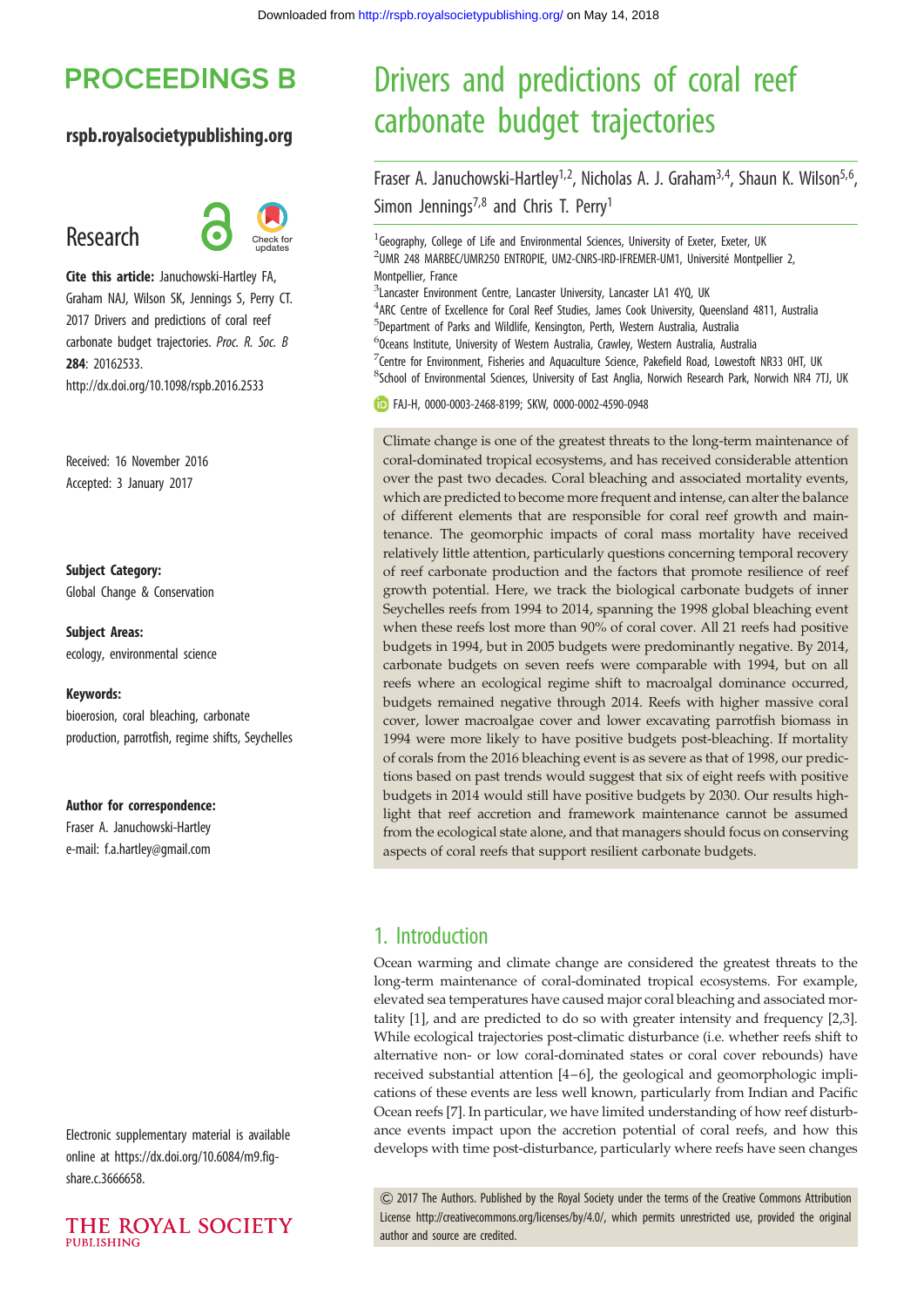$\overline{\phantom{a}}$ 

in the relative abundance of different coral morphologies and genera [\[5,8](#page-7-0)–[11\]](#page-7-0). For example, many Caribbean reefs are now dominated by species that have lower calcification rates, which have not historically been drivers of reef accretion [[9](#page-7-0)], while in Kenya, faster-growing corals have failed to recover after the mass mortality of 1998 [[5](#page-7-0)]. Owing to these changes, the fundamental process of coral and reef growth that provides the structural complexity of reefs and underpins their biodiversity, fisheries and coastal protection functions may be substantial reduced [\[10](#page-7-0)], and has implications that may not be apparent from measures of total coral cover alone.

The accretion potential and structural maintenance of a coral reef is fundamentally underpinned by that reef's carbonate budget—the balance between the rate of carbonate production and erosion [\[7\]](#page-7-0). Much of this is biologically driven [[7,12](#page-7-0)–[15](#page-8-0)], with carbonate production consisting of skeletal carbonate precipitated by corals and other benthic species (primarily calcareous algae), and biologically driven erosion (termed 'bioerosion') occurring due to feeding and other activities (e.g. boring holes for refuge) of bioeroding species of fish (primarily parrotfish), urchins and endolithic boring species [\[7,](#page-7-0)[14,15](#page-8-0)]. Where the budget balance is positive, net carbonate accumulation (and reef accretion) may occur, but where ecological changes result in reduced carbonate production and/ or increased bioerosion a net negative (erosional) state may follow (e.g. [\[11](#page-7-0)]). Prolonged negative budgets have profound implications for the functioning of reefs through their importance in building and maintaining reef structure. Recent data from the Caribbean have indicated a shift to low average rates of carbonate production and bioerosion [[8,9\]](#page-7-0), a consequence of decadal declines in coral cover [[16\]](#page-8-0), structural complexity [[17,18\]](#page-8-0) and fish abundance [\[19](#page-8-0)]. Recent studies indicate that carbonate budgets can be dynamic across relatively short time scales and can respond to site-specific emergence of different dominant coral taxa, which may have very different calcification rates [[8,11](#page-7-0),[20](#page-8-0),[21\]](#page-8-0). Such short-term dynamics are known to be driven by rapid ecological change trajectories as demonstrated by empirical pre- and postdisturbance event (e.g. bleaching) studies at individual locations, including substantial declines in reef accretion potential [[11,](#page-7-0)[20\]](#page-8-0). However, longer-term carbonate budget dynamics (e.g. time periods greater than a few years) have only been explored by modelling hypothetical responses to alternate climate change and management scenarios [\[21](#page-8-0)].

The islands of the Indian Ocean were perhaps the worst impacted reefs globally by the 1998 bleaching event [[22](#page-8-0)], where a large El Niño event coincided with the Indian Ocean dipole, pooling warm water in the western Indian Ocean [\[23,24\]](#page-8-0). In 1998, coral cover in the inner Seychelles declined by more than 90% due to severe and extensive bleaching [[22\]](#page-8-0). The loss of coral led to a spatially variable collapse of reef structural complexity, and associated declines in reef fish community diversity [\[25\]](#page-8-0). Since 1998, some Seychelles reefs have transitioned to states of high macroalgae cover, while some have recovered, albeit with altered coral composition [[26](#page-8-0)]. By 2011, 12 of 21 surveyed reefs appeared to be recovering well, whereas nine appeared to be locking into an alternate regime dominated by fleshy macroalgae, and simplified fish functional structure [[4\]](#page-7-0).

Here we use 20 years of data collected from across the inner Seychelles, pre- and post- the 1998 global bleaching event, to explore disturbance-driven reef carbonate budget trajectories over an unprecedented spatial and temporal scale. Specifically, we assess changes in rates of biologically driven reef carbonate

production and erosion on 21 reefs with different trajectories of ecological recovery from bleaching [\[4\]](#page-7-0). We ask the following questions. (i) Are geomorphic (recovery to similar carbonate budget state) and ecological recovery trajectories from bleaching equivalent? (ii) How was geomorphic recovery reflected in the components of reef carbonate budgets (e.g. carbonate production, bioerosion and abundance of producing and eroding guilds)? (iii) Is it possible to identify which factors both pre-bleaching and post-bleaching promote reef geomorphic recovery? (iv) What relevance might these factors have in predicting the persistence of Seychelles reefs in the face of further disturbance?

## 2. Material and methods

### (a) Study area

Twenty-one reefs, equally distributed across three different habitat types (carbonate fringing reefs, granitic rocky reefs and patch reefs), were surveyed across the inner Seychelles Islands in 1994 (pre-bleaching), 2005, 2008, 2011 and 2014. At each reef, eight to sixteen 7 m radius replicate point counts (sites) were conducted along the reef slope parallel to the reef crest, spaced to cover up to 500 m of linear reef front. At each site, underlying substrate type, benthic community composition, parrotfish community composition, water depth and estimates of rugosity (using the 6-point scale of Polunin & Roberts [[27](#page-8-0)]) were recorded (see [[4](#page-7-0)] for details). We surveyed the benthic community structure in all years using visual estimates of major benthic categories and, from 2008, also used a 10 m line-intercept transect. Cover of live hard coral (identified to genus), soft coral, macroalgae, sand, rubble, rock and crustose coralline algae to the nearest 5 cm were quantified. In 2014, we also measured the sizes of individual hard coral colonies, recording both the distance below the tape (linear distance) and the length of the surface of each colony. Visual estimates of benthic cover were used to quickly assess benthic cover across the entire site and have been shown to yield similar values to line-intercept transects [[28](#page-8-0)]. We used the same general gross categories for visual and line-intercept surveys, with the exception that hard coral cover was estimated using colony morphology as a class (branching, encrusting and massive), rather than genera for visual estimates. At each point count parrotfish were recorded by species and to the nearest centimetre total length (L) using the methodology of Jennings et al. [\[29\]](#page-8-0). Biomass (B) of parrotfishes at each point count was calculated using published length–weight relationships [[30](#page-8-0)]. We assigned parrotfish species to three groups based on their feeding habits: browsers, excavators and scrapers [[15,30\]](#page-8-0). Excavators (primarily Chlorurus spp.) and scrapers (primarily Scarus spp.) remove pieces of reef substratum (excavators significantly more than scrapers), and are important bioeroders on coral reefs [[7](#page-7-0)[,15\]](#page-8-0). By contrast, browsers predominantly feed on macroalgae and may play a crucial role in inhibiting or reversing shifts to macroalgae dominance on coral reefs [\[31,32](#page-8-0)]. The biomass of parrotfishes in each group was calculated as the sum of the relevant species's biomass (electronic supplementary material, table S3).

## (b) Calculating the carbonate budget

In 2014, estimates of the carbonate budgets (the net balance between biological carbonate production and bioerosion) were calculated at eight 10 m line-intercept transects at each reef, using a simplified version of the ReefBudget approach adapted for use on Indian Ocean reefs [\[10\]](#page-7-0). By convention, the term G is used to refer to rates of production or erosion, with units of kg CaCO<sub>3</sub> m<sup>-2</sup> yr<sup>-1</sup>. The ReefBudget approach uses colony size, simple geometric relationships and genus-specific growth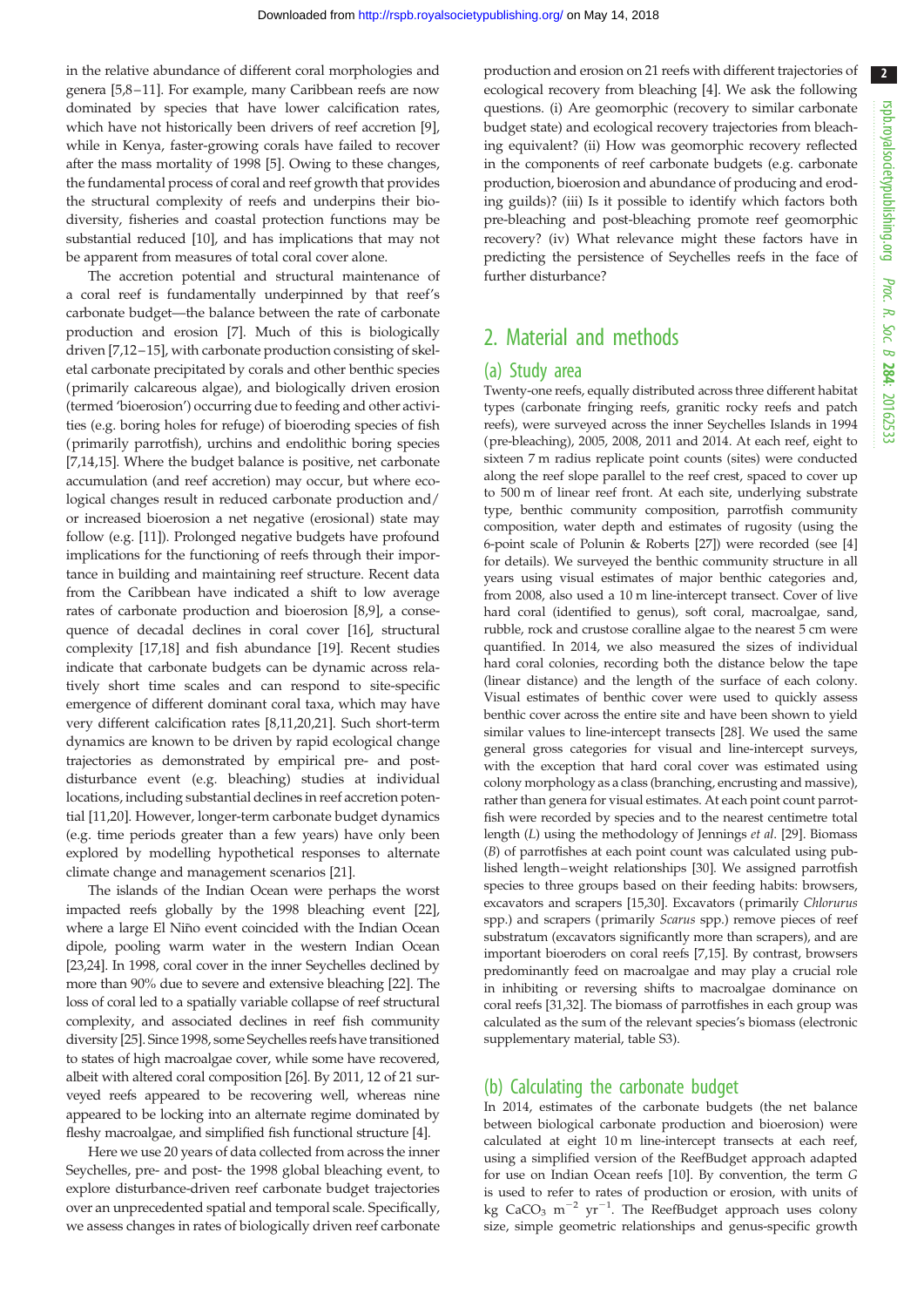3

rates (cm  $\rm{yr}^{-1}$ ) and skeletal densities (g cm $^{-3}$ ) for hard coral and for crustose coralline algae to calculate annual carbonate production by each colony under the line-intercept, and converts this to a carbonate production rate (see the electronic supplementary material, table S1 for growth rates and SI; see [[10\]](#page-7-0) for full details). Mean genera-specific growth and density rates for Indo-Pacific corals were obtained through a review of the literature. Unfortunately, there is limited spatial and temporal data in growth rates for many genera and morphologies globally, let alone on regional scales, particularly in the Indian Ocean [[33](#page-8-0)]. Thus, in order to test the sensitivity to differences in growth rates, we also calculated carbonate production by corals at both the upper and lower 95% confidence intervals (CIs) around the mean of each genera/morphology combination (see the electronic supplementary material), and reran the analysis on 9999 random permutations of the data to produce a distribution of model coefficients (see the electronic supplementary material). While there was some reclassification of reefs as positive or negative in 2014, there were no changes in overall patterns.

Bioerosion of reef substrate was calculated from feeding and erosion rates of parrotfish, the percentage of available substrate accessible to macrobioeroders (e.g. sponges, worms and bivalves) or endolithic bioeroders (e.g. cyanobacteria and fungi), and reef rugosity (see the electronic supplementary material and figure S1). Additionally, we recorded urchin species abundance and test size along a 10 m  $\times$  2 m transect at each site in 2014. However, urchins were not sufficiently abundant to impact the overall budget balance at any reef (electronic supplementary material, figure S3). Because of their rarity and because we only had urchin abundance data for 2 years (2008 and 2014) and did not have size data for 2008, we excluded urchin erosion from our comparison between years and analysis.

In 1994 and 2005, coral cover was only recorded to morphological level using visual estimates of benthic cover, and not to genera level. To ensure that estimates of carbonate production from 1994 to 2014 were consistent, we converted all annual visual estimates of benthic cover to carbonate production using relationships between 2014 carbonate production estimates (G) and visual estimates of the cover of branching, encrusting, massive and table corals. As crustose coralline algae cover was negligible in all years, we assumed carbonate production was solely a function of coral abundance and thus fitted multiple regression relationships through the origin. Cover of all coral morphological types were significantly related to carbonate production, and linear models using morphological cover were significantly better than using total coral cover alone (electronic supplementary material, table S4). We used the regression parameters to estimate carbonate production from the visual estimates of coral cover, with an assumption that relative contribution of genera to each morphological category remained constant through time. There is evidence that the proportion of Acropora branching corals on recovered reefs in 2014 (approx. 70% of branching corals) is lower than suggested by data from 1997 (more than 90% of branching corals) [\[34\]](#page-8-0), meaning that the reconstructed carbonate production rates in 1994 are probably conservative, but only by a small margin.

### (c) Data analysis

We analysed how carbonate production, bioerosion and ecological groups that contribute to budget states and overall carbonate balance differed between years, and between reefs that recovered or underwent a regime shift following the 1998 bleaching event [\[4](#page-7-0)]. To account for significant non-normality and heteroscedasticity in our data, we square-root-transformed the data where appropriate, and used weighted least-squares linear mixed models where each data point was weighted by the reciprocal of the group (year and regime status,  $n = 10$ ) variance, with reef ( $n = 21$ ) as a random factor. Analysis was conducted in R

3.1.1 [\[35\]](#page-8-0) using the lmer function from the package lme4 and the lsm function in the package lsmeans for post hoc comparisons [[36,37](#page-8-0)]. Calculating *p*-values in mixed models is problematic due to the null distribution not being t-distributed, and therefore differences between groups were assessed using standardized model coefficients and the 95% CIs around the coefficients, where if the 95% CIs do not overlap with zero, it is indicative of a significant result [\[36](#page-8-0)]. Browsing parrotfish biomass, macroalgal, branching coral and massive coral cover were zero-inflated, and therefore we used zero-inflated Poisson regression using the zeroinfl function in the pscl package in R [\[38\]](#page-8-0), and identified significant interaction effects using a likelihood ratio test.

## (d) Boosted regression trees

We selected several different physical and ecological variables that have been identified as important in carbonate budgets on coral reefs, and which were collected across multiple years, including 1994. We also selected variables that were likely to be influential across these time scales, such as abundance of bioeroders [[39](#page-8-0)] and ecological predictors important in determining regime shifts (biomass of browsing, excavating and scraping parrotfish, cover of macroalgae, branching, massive and encrusting coral, depth, wave exposure, structural complexity and reserve status—see the electronic supplementary material, table S5 for details). To assess which ecological or physical variables pre-bleaching (1994 data) and post-collapse (2005 data) were associated with accreting or eroding reefs 15 years post-bleaching, a boosted regression trees (BRTs) machine learning modelling technique was performed using the gbm.step routine in the dismo package [\[40\]](#page-8-0). Data for each predictor variable were averaged at the reef level in both 1994 and 2005. We then classified the carbonate budget (G) for each site in 2014 as either net positive or net negative, and assumed that the response followed a binomial distribution. Owing to many sites having no macroalgal cover in 1994, we used macroalgal presence– absence data for this year, instead of per cent cover. See the electronic supplementary information for details of model and variable selection.

# (e) Hindcasting and forecasting responses to bleaching events

We used the BRT model generated to predict 2014 reef state from 1994 ecological metrics to predict the likelihood of each reef having a positive carbonate budget in future years if there were further bleaching events. We assume that the bleaching event that occurred in early 2016 would be of similar magnitude to that described in 1998 (early reports suggest high mortality of branching corals, particularly Acropora; N. Graham 2016, personal communication), and assess the likelihood of positive budget states on Seychelles reefs in 2030 (thus giving the same potential time of recovery as recorded in our study). To identify a threshold of probability above which reefs were more likely than not to be in a net positive carbonate budget state, we used the optimal.threshold model with the  $PredPrev = Obs$  methods in the  $PresenceAbsence$ package [\[41](#page-8-0)].

# 3. Results

## (a) Carbonate production regimes and ecological metrics

All reefs surveyed had positive carbonate budgets in 1994, ranging from only just positive to strongly net positive (mean  $3.65G \pm 0.58$ ). Following the 1994 bleaching, only four reefs out of 21 had a positive budget in 2005, increasing to 8 by 2011 and 2014 (positive budget mean 2014:  $2.94G \pm 0.58$ ;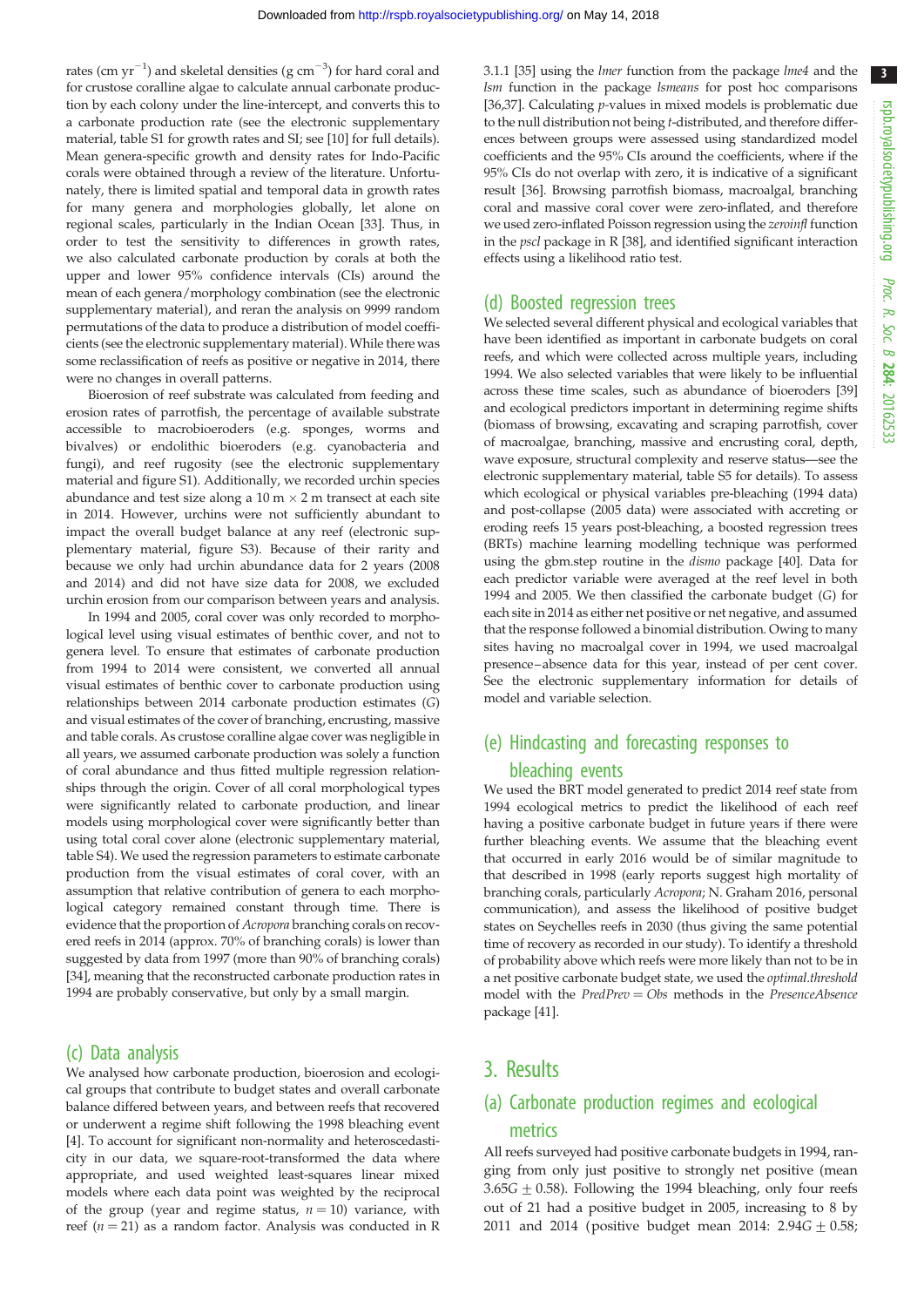<span id="page-3-0"></span>

Figure 1. Net and gross carbonate production and erosion rates on Seychelles coral reefs 1994 – 2014. Box (median and 50% quantile) and whisker (95% quantile) plots and forest plots of model coefficients with 95% CIs of  $(a,d)$  net carbonate budget,  $(b,e)$  gross carbonate production and  $(c,f)$  bioerosion (excluding urchin erosion). Reefs have been divided into reefs considered to have recovered ( $n = 12$ ) or regime-shifted ( $n = 9$ ) after the impacts of the 1998 bleaching event, following Graham et al. [[4\]](#page-7-0). Vertical dashed lines on panels  $(a-c)$  indicate the occurrence of the 1998 bleaching event.

negative budget mean 2014:  $-1.83G \pm 0.28$ , figure 1a). Postbleaching, only reefs that were subsequently classified as recovered by Graham et al. [\[4\]](#page-7-0) showed a positive budget, although not all recovered reefs attained the same pre-bleaching positive budget levels (electronic supplementary material, table S6). By 2014, recovered reefs showed similar levels of net carbonate budgets to recovered reefs in 1994; however, the mixed-effect linear model showed that overall Seychelles reefs' carbonate budgets were lower, with CIs around the model coefficients not overlapping zero (figure 1d). Apart from in 1994, recovered reefs had more positive carbonate budgets on average than regime-shifted reefs, with coefficient 95% CI not overlapping zero in any other year (figure  $1a.d$ ).

Overall, model coefficients indicated that carbonate production was lower across both types of reef post-bleaching, and was lower at regime-shifted reefs than recovered reefs within each year, except 1994. Post hoc tests indicated that at recovered reefs carbonate production had regained similar levels to 1994 in 2014 (means of  $5.39G + 0.28$  and  $4.40G +$ 0.25, respectively; figure 1 $b$ ), but although there was some evidence of increase from 2005 at regime-shifted reefs, this increase was relatively small (2005:  $0.50G \pm 0.10$ , 2014:  $1.02G + 0.171$ ; figure 1b). By contrast, bioerosion was greater across all reefs in 2011 and 2014 (mean:  $-2.96G + 0.19$ ) than in 1994, 2005 and 2008 (mean:  $1.90G \pm 0.11$ ), and there were no apparent differences in total bioerosion between reef states when examining model coefficients (figure  $1c<sub>i</sub>f$ ).

Erosion was predominantly the result of parrotfish grazing, a pattern that is reflected in the increase in excavating parrotfish biomass across both reef states with time ([figure 2](#page-4-0)a,d). Scraping parrotfish biomass, on the other hand, while increasing post-bleaching, primarily increased at recovered reefs, with examination of model coefficients and 95% CI indicating a higher biomass than regime-shifted reefs every sampling year post-bleaching (figure  $2b,e$ ). Browsing parrotfish were generally uncommon on all reefs, although their relative abundance was significantly higher on regimeshifted reefs for all years except 2008 (zero-inflated regression: z-value = 6.698,  $p < 0.001$ ; [figure 2](#page-4-0)c).

Total coral cover decreased significantly between 1994 and 2005, but increased over time to reach similar levels to 1994 in 2011 and 2014 at recovered, positive status reefs (approx. 30% cover), though little to no change was seen at recovered or regime-shifted negative status reefs from 2005 coral cover (approx. 5%; electronic supplementary material, figure S7a). Branched coral showed similar patterns (electronic supplementary material, figure S7b). Massive coral cover was lower at regime-shifted sites even before bleaching, and while declining across both reef states, was generally higher at recovered reefs (electronic supplementary material, figure S7c). Macroalgae was more abundant at regime-shifted reefs (zero-inflated regression: z-value = 2.191,  $p < 0.05$ ), particularly postbleaching, with many recovered reefs recorded as having no macroalgal cover in every year (electronic supplementary material, figure S7e). Structural complexity was also lower at regime-shifted sites in 1994, and post-bleaching across all reefs, although there is evidence for recovered reef structural complexity returning to pre-bleaching levels.

4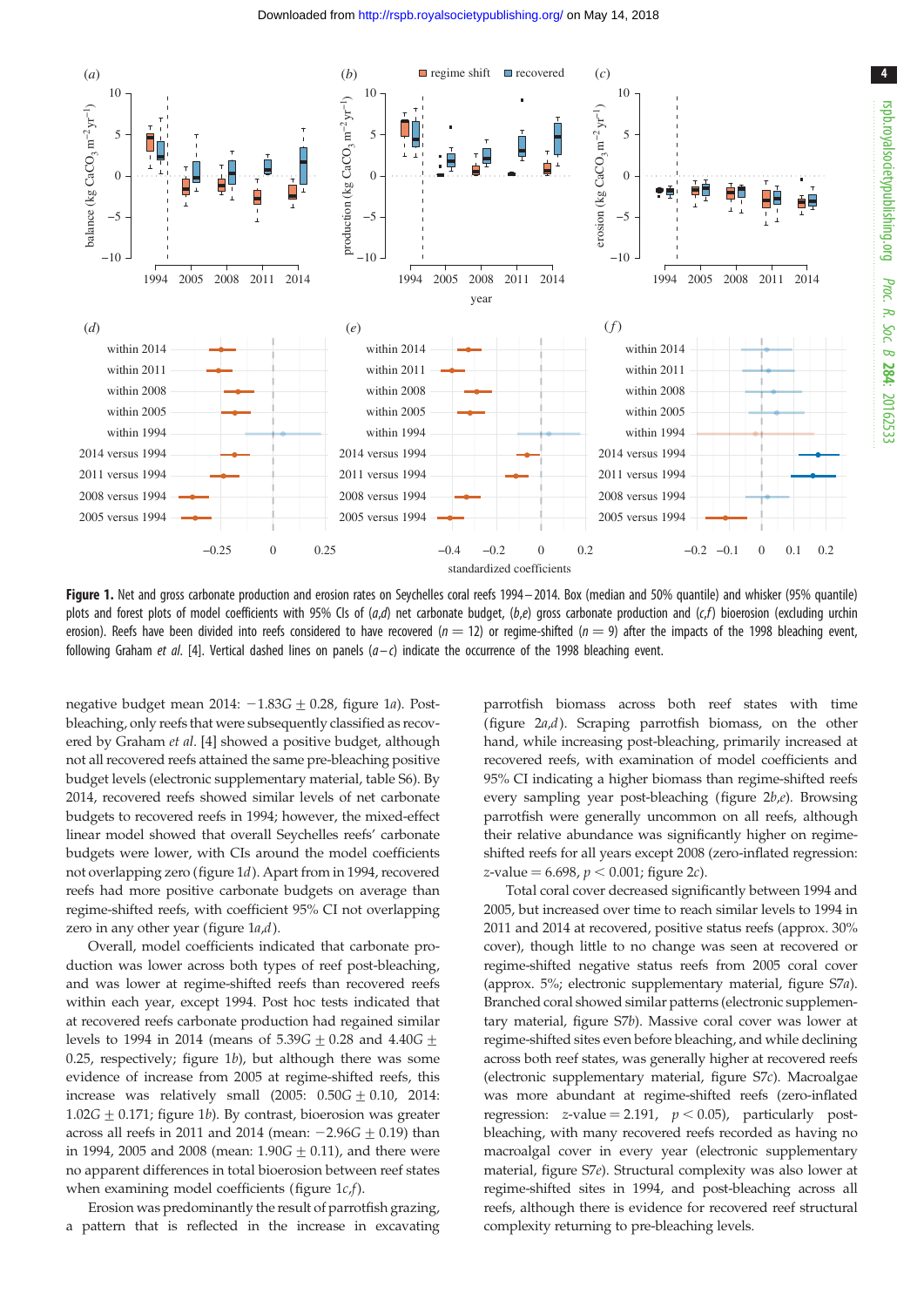<span id="page-4-0"></span>

Figure 2. Biomass of parrotfish functional groups. Box (median and 50% quantile) and whisker (95% quantile) plots, and forest plots of model coefficients with 95% CIs of  $(a,d)$  excavating parrotfish,  $(b,e)$  scraping parrotfish and (c) browsing parrotfish. Reefs are grouped as [figure 1](#page-3-0). Note different y-axis scales. Vertical dashed lines on panels ( $a-c$ ) indicate the occurrence of the 1998 bleaching event. No forest plot is presented for browsing parrotfish due to lack of data to construct a linear model.

Notably, the reefs that recovered ecologically but still had negative carbonate budgets in 2014 were generally characterized by lower coral cover, and particularly low (less than 2%) massive coral cover in 2014, and were more likely to have macroalgal presence. They also experienced more than 1G more bioerosion (3.70G  $\pm$  0.22 versus 2.48G  $\pm$  0.30).

#### (b) Sensitivity analysis

Reruns of the analysis using the lower and upper 95% CIs for genera level growth rates indicated little difference in the results from using mean growth rates (electronic supplementary material, figure S5). Using the lower 95% CI rates, only six reefs showed a positive carbonate budget, while 10 reefs had a positive budget using the upper 95% CI rates. No regime-shifted reefs had a positive budget under any growth rate.

## (c) Boosted regression trees

#### (i) Pre-bleaching ecological conditions

We found that nine of twelve pre-bleaching predictor variables (browser parrotfish biomass, habitat and reserve status were dropped from the model) had more than 10% relative influence on carbonate budgets [\(figure 3](#page-5-0)a). Reefs where macroalgae were absent (19% relative influence) had higher cover of massive corals in 1994 (16%), and those deeper than 5 m (13%) were more likely to have positive budgets. In contrast, reefs that are exposed to wave energy greater than 0.25 J  $m^{-3}$  (15%) were more likely to have net negative budgets, and there was a negative relationship between excavating parrotfish biomass in 1994 and reef accretion in

2014 (15%). The role of scraping parrotfish biomass (12%) in influencing reef budget state was unclear ([figure 3](#page-5-0)a).

#### (ii) Post-collapse conditions

The optimal BRT model based on the post-bleaching data included only three variables, all of which had more than 10% relative influence on the model and were present in the pre-bleaching model ([figure 3](#page-5-0)b). Reefs with no or very little (less than 5% cover) macroalgae present in 2005 were considerably more likely to be in a positive budget state (60% relative influence) in 2014. The reefs with positive budgets also had more than 5% massive coral cover (22% relative influence). There was a negative relationship between excavator biomass and budget status (17% relative influence) and reefs with over approximately 90 kg ha<sup> $-1$ </sup> of excavator biomass were highly likely to have net negative budgets.

#### (d) Forecasting response to potential 2016 bleaching

When the BRT model based on 1994 data was used to predict the carbonate budget in 2014, eight of 21 reefs were predicted to be in a net positive budget state (predicted probability threshold more than 0.265). For seven of the eight reefs, this prediction was supported by data from 2014 [\(figure 4](#page-6-0)a). Our model successfully predicted that no reef had a net negative carbonate budget in 2014 when empirical data indicated that the carbonate budget was positive.

When we used the BRT model based on ecological data collected in 2014 to predict the likelihood of each reef having a positive carbonate budget in 2030, only six reefs were predicted 5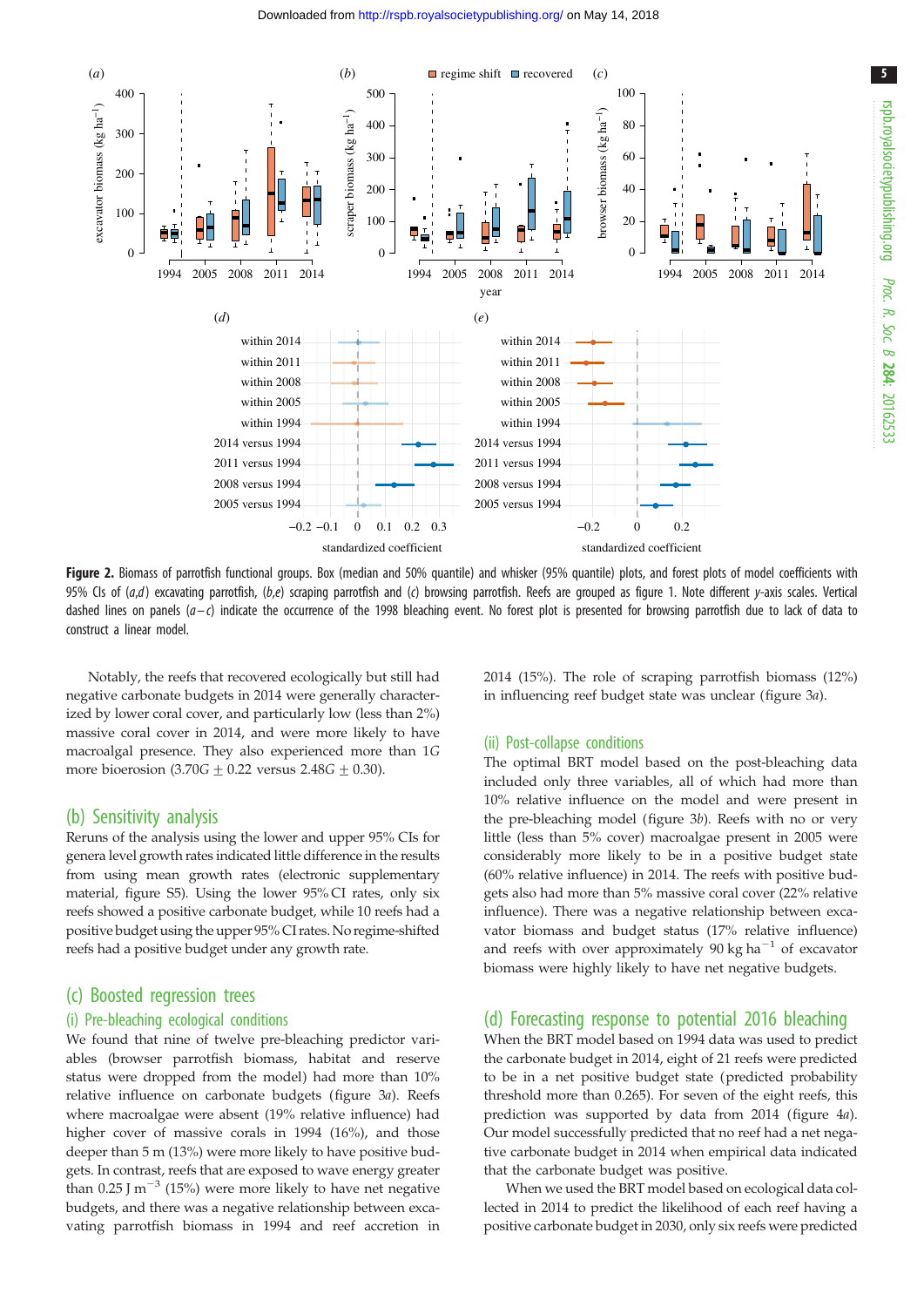<span id="page-5-0"></span>

Figure 3. Relative influence (leftmost column) and partial dependency plots (for variables more than 10% relative influence) for the most influential variables in the boosted regression tree analysis for each set of ecological predictors. Predicting from (a) pre-bleaching (1994) and (b) post-bleaching (2005) ecological conditions. (Online version in colour.)

to have a net positive budget state ([figure 4](#page-6-0)b). Moreover, probabilities of a positive budget on these reefs in 2030 are consistently lower than in 2014. No reef that was regimeshifted in 2014 has a predicted probability of greater than 0.2 so that the reef will be in a net positive budget state in 2030.

## 4. Discussion

Reefs in the Inner Seychelles appear to have followed two divergent carbonate budget trajectories after the 1998 bleaching event that overlap, but are not identical to the trajectories of ecological recovery identified by Graham et al. [[4\]](#page-7-0). Of the 21 reefs surveyed, only 8 of the 12 reefs considered 'recovered' from an ecological perspective post-bleaching had positive carbonate budgets in 2014, 16 years after the 1998 event. No 'regime-shifted' reefs recovered to a positive budget state, despite all reefs having significantly positive budgets (mean  $>$  3.5G) prebleaching. Additionally, unlike the carbonate budgets measured across the remote Chagos Archipelago, which have mostly recovered to high values [\[10,](#page-7-0)[42](#page-8-0)], this study documents far more divergent carbonate budget trajectories over time. Notably, the magnitude of change in average net carbonate budgets across the Seychelles from pre-bleaching (approx. 4G) to 2014 (approx.  $-1.5G$ ) levels is significantly greater than that estimated for reefs in the eastern Pacific after previous El Niño-driven disturbance events [\[11\]](#page-7-0), or in the Caribbean over a similar time period [\[9\]](#page-7-0), illustrating the extent of damage and subsequent recovery on some Seychelles reefs. However, even at recovered reefs the net balance was substantially lower than on most Chagos reefs [[10](#page-7-0)], with only one reef exhibiting a net budget more than 5G, a value considered near the minimum for undisturbed Acropora- dominated Indian Ocean fore-reefs [\[42,43](#page-8-0)].

In the Caribbean, reduced rates of carbonate production have resulted from both overall declines in coral cover and shifts in coral community assemblages. Faster-growing branching Acropora and massive/columnar Orbicella spp. have been decimated by disease over the past several decades, with the succession of plating and domed Agaricia and Porites species leading to a shift towards lower carbonate production potential [[8](#page-7-0)[,39](#page-8-0)]. On Seychelles reefs, there is little evidence that such coral transitions have occurred at reefs that have either positive or negative budgets. Rather, positive carbonate budgets in 2014 are predominantly due to relatively lower mortality of massive corals, and a rebound of branching (primarily Acropora spp.) corals to more than 10% cover. By contrast, negative budgets, on both ecologically recovered and regime-shifted reefs, are associated with almost complete loss of massive corals, and relatively low recovery of branched corals. Massive corals tend to be more resistant to bleaching [[44](#page-8-0)], provide persistent reef structure at the seascape scale and, while linear growth rates are low, make a consistent contribution to reef budgets.

Differences between Caribbean and Seychelles carbonate budget states are further attributable to differences in the trajectories of the parrotfish community and how this impacts overall bioerosion between the regions. In the Caribbean, parrotfish populations have declined due to overfishing and a general loss of structural complexity has impacted recruitment [[18,45\]](#page-8-0). By contrast, in the Indian Ocean parrotfish biomass (and therefore erosion) has increased across Seychelles, Chagos [[10\]](#page-7-0) and the Maldives [[46\]](#page-8-0). As parrotfishes increase in size, the area of reef they can graze and the volume of material they remove with each bite increases exponentially [\[15](#page-8-0),[47](#page-8-0),[48\]](#page-8-0). In the Seychelles context, small-bodied parrotfishes that scrape and excavate the reef benthos have declined in abundance, while larger size classes have increased; this situation is unlikely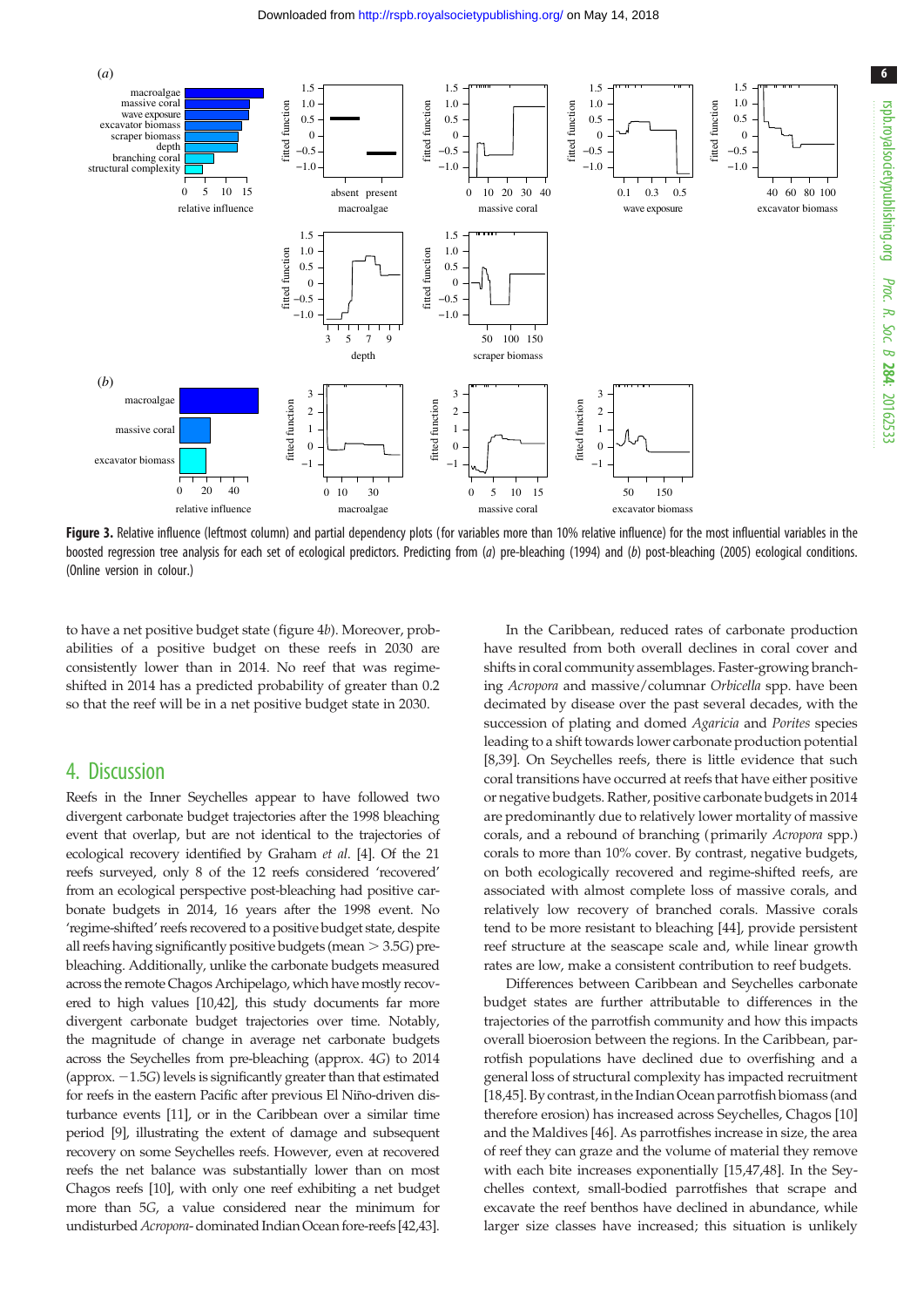<span id="page-6-0"></span>

Figure 4. Predicted probabilities of a reef having a net positive (1) or negative (0) carbonate budget. (a) Likelihood of having a net positive budget in 2014, predicted using the BRT model based on 1994 data. 95% of these predicted states match with the empirically calculated states. (b) Using the same model, likelihood of positive budget states on Seychelles reefs in 2030 if there was a bleaching event in 2016 of similar magnitude to that in 1998 (similar post-bleaching interval as between the 1998 bleaching and 2014 surveys).

to be stable in the long term due to a lack of replenishment of larger cohorts of fish [\[49](#page-8-0)]. This is reflected in the higher rates of bioerosion in more recent years, associated in particular with increased biomass of excavating parrotfishes across all reef states, a situation also observed in the Maldives [\[46](#page-8-0)]. Across years, there is an increase in the amount of coral cover above which a net positive carbonate balance is more likely, rising from approximately 11% in 1994 to approximately 18% in 2014, probably directly related to this Seychelles-wide increase in excavating parrotfishes. While scraping parrotfish do show higher biomass at recovered reefs, it is important to note that there was no evidence that scraping parrotfish biomass differed substantially between negative and positive budget reefs within the ecologically recovered cohort. While scraping parrotfishes may play a role by preventing macroalgal expansion on these reefs, the increase in biomass is probably driven by better habitat conditions on recovered reefs (e.g. lower nutrient input [[4](#page-7-0)] and low 1994 macroalgal cover), and it is unclear if there is a mechanistic contribution to the resilience of reef carbonate budgets.

The BRT models indicated that the ecological context of reefs in 1994 did have a substantial bearing on the 2014 budgetary state. In 1994 and 2005, reefs that had a positive budget in 2014 had little to no macroalgae, and higher abundances of more stress-tolerant massive corals that have been shown to recover better from bleaching than competitive branching corals such as Acropora [[5](#page-7-0)[,44](#page-8-0)] that previously dominated Seychellois reefs [[34\]](#page-8-0). It is well established that macroalgal blooms can inhibit coral recovery and degrade reef function [[26,31\]](#page-8-0), but that macroalgal presence predisturbance can impact subsequent carbonate budgets has not previously been made clear. Herbivore biomass was one of the main predictors for ecological recovery in the study of Graham et al. [[4](#page-7-0)], emphasizing the importance of controlling macroalgal expansion on recovering reefs. However, the BRT results here indicate that higher biomass of excavating parrotfishes, a nominally herbivore group, made it more likely that reefs would slip into a negative budget state, reflecting the capacity of these fish for bioerosion but their limited ability to remove fleshy macroalgae [[15](#page-8-0)]. While not significantly different between ecological states, excavating parrotfishes were generally at biomasses below the approximately  $60 \text{ kg ha}^{-1}$  threshold at positive budget state reefs in both 1994 and 2005. The two most significant factors that predicted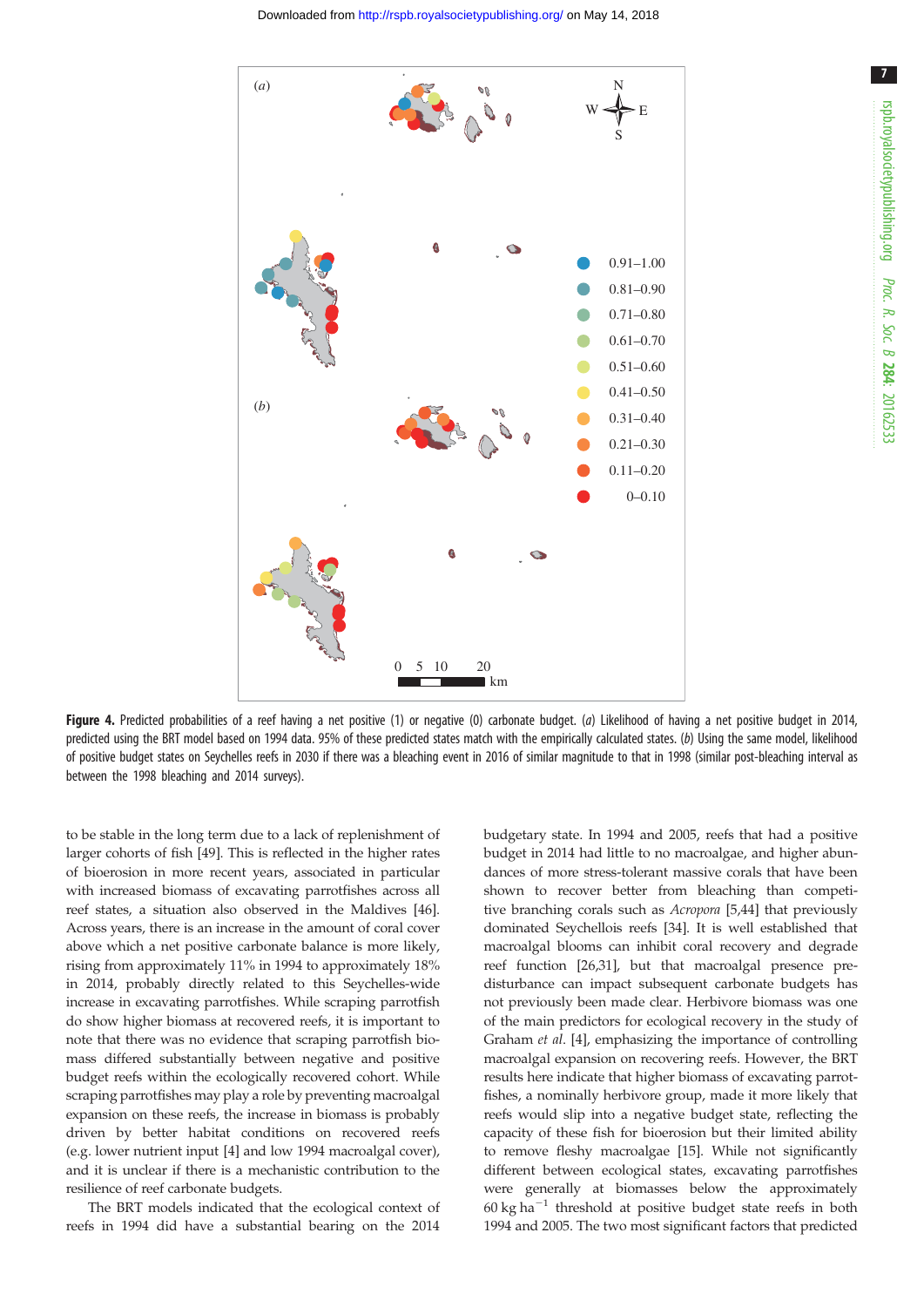<span id="page-7-0"></span>ecological recovery on Seychelles reefs, depth and structural complexity [4], were of limited importance when considering carbonate budgets. Arguably, this is due to structural complexity being a product of other factors that control carbonate budgets. Much of the value of structural complexity is in the niche space it provides for coral and fish settlement and shelter [\[17,19](#page-8-0),[25](#page-8-0),[49\]](#page-8-0), and since we have direct measures of coral growth forms and scarid abundance, this may have reduced the significance of structural complexity in the final model. The persistence of massive corals may therefore be important beyond their positive contribution to the total carbonate budget; their continued presence is likely to be a good predictor of budget resilience.

The low massive coral cover, the presence of macroalgae and high proportions of branching corals on recovered reefs mirror benthic communities on some reefs in 1994. These reefs subsequently underwent a major regime shift, and are currently in a negative budget state, raising concerns about the long-term consequences of future bleaching on carbonate budgets. Encouragingly, we estimated that if the mortality associated with the 2016 bleaching event is as severe as in 1998, as seems likely, then only two of the eight reefs that currently have a positive budget would shift to a negative budget in 2030 (i.e. recovery potential should be good). However, the fish community structure on these reefs has changed significantly over the past two decades, with reduced crossscale redundancy among the herbivore community (the ability of different-sized species to compensate for losses) implying that future geomorphic reef trajectories following disturbance may be more uncertain than we predict here [\[50](#page-8-0)].

The 1998 El Niño event and subsequent mass coral bleaching and mortality impacted reefs across the world, which have shown disparate levels of recovery to their previous hard coral-dominated state from almost full (e.g. Chagos [\[42](#page-8-0)]) to alternative stable states [4]. While some reefs in the Seychelles, where carbonate budgets have recovered post-bleaching, have characteristics that may confer resilience, there is little evidence that other reefs in the Seychelles will ever return to a net positive budget states. Graham et al. [4] identified that the rebound of coral reefs in the Seychelles post-bleaching to a coral-dominated state depended primarily on the depth and structural complexity of the reefs. However, identifying the factors that promote geomorphic recovery requires investigation at a higher resolution, potentially due to the complex interactions between coral recruitment, growth, morphology and structural complexity. While ecological recovery of coral reefs and future growth potential are undeniably connected, a third of reefs considered to be ecologically recovering reefs in this study did not show positive carbonate budgets. Our results indicate that massive corals are the mainstay of resilient carbonate budgets, even when branching corals experience almost complete mortality. Measures to reduce potential macroalgal growth (such as controlling run-off) and to ensure the health of massive coral communities (such as banning destructive fishing practices) are essential management tools to promote geomorphic resilience.

Data accessibility. Details of study sites, including data used for BRTs, can be found in the electronic supplementary material, tables S5–S6. Authors' contributions. F.A.J.-H. conceived of the study with S.K.W., C.T.P. and N.A.J.G.; N.G., F.A.J.-H., S.J. and S.K.W. collected the data; F.A.J.-H. and C.T.P. developed the ReefBudget method and calculations; F.A.J.-H. carried out the analyses and led the manuscript with C.T.P., N.A.J.G., S.J. and S.K.W.

Competing interests. We declare we have no competing interests.

Funding. This work was funded by the Leverhulme Trust, Western Indian Ocean Marine Science Association and the Australian Research Council. During this work F.A.J.-H. was supported through an Ecosystem Services for Poverty Alleviation (ESPA) grant 'Sustainable Poverty Alleviation from Coastal Ecosystem Services (SPACES)' (project NE-K010484-1). N.A.J.G. was supported by a Royal Society University Research Fellowship. C.T.P. was supported by a Leverhulme Trust Research Fellowship (RF-2015-152).

Acknowledgement. We thank the Seychelles Fishing Authority, Seychelles Marine Parks Authority, Nature Seychelles and Seychelles National Meteorological Services for technical and logistical assistance. S. R. Januchowski-Hartley provided helpful advice on modelling BRT predictions.

# **References**

- 1. Hoegh-Guldberg O. 1999 Climate change, coral bleaching and the future of the world's coral reefs. Mar. Freshw. Res. 50, 839– 866. [\(doi:10.1071/](http://dx.doi.org/10.1071/MF99078) [MF99078](http://dx.doi.org/10.1071/MF99078))
- 2. Donner SD, Skirving WJ, Little CM, Oppenheimer M, Hoegh-Gulberg O. 2005 Global assessment of coral bleaching and required rates of adaptation under climate change. Glob. Change Biol. 11, 2251 – 2265. [\(doi:10.1111/j.1365-2486.2005.](http://dx.doi.org/10.1111/j.1365-2486.2005.01073.x) [01073.x\)](http://dx.doi.org/10.1111/j.1365-2486.2005.01073.x)
- 3. van Hooidonk R, Maynard JA, Planes S. 2013 Temporary refugia for coral reefs in a warming world. Nat. Clim. Chang. 3, 508– 511. ([doi:10.1038/](http://dx.doi.org/10.1038/nclimate1829) [nclimate1829](http://dx.doi.org/10.1038/nclimate1829))
- 4. Graham NAJ, Jennings S, Macneil MA, Mouillot D, Wilson SK. 2015 Predicting climate-driven regime shifts versus rebound potential in coral reefs. Nature 518, 94 – 97. ([doi:10.1038/nature14140\)](http://dx.doi.org/10.1038/nature14140)
- 5. Darling ES, McClanahan TR, Côté IM. 2013 Life histories predict coral community disassembly under

multiple stressors. Glob. Change Biol. 19, 1930– 1940. [\(doi:10.1111/gcb.12191](http://dx.doi.org/10.1111/gcb.12191))

- 6. Graham NAJ, Chong-Seng KM, Huchery C, Januchowski-Hartley FA, Nash KL. 2014 Coral reef community composition in the context of disturbance history on the Great Barrier Reef, Australia. PLoS ONE 9, e101204. ([doi:10.1371/](http://dx.doi.org/10.1371/journal.pone.0101204) [journal.pone.0101204\)](http://dx.doi.org/10.1371/journal.pone.0101204)
- 7. Perry CT, Spencer T, Kench PS. 2008 Carbonate budgets and reef production states: a geomorphic perspective on the ecological phase-shift concept. Coral Reefs 27, 853 – 866. [\(doi:10.1007/s00338-008-](http://dx.doi.org/10.1007/s00338-008-0418-z) [0418-z\)](http://dx.doi.org/10.1007/s00338-008-0418-z)
- 8. Alvarez-Filip L, Carricart-Ganivet JP, Horta-Puga G, Iglesias-Prieto R. 2013 Shifts in coral-assemblage composition do not ensure persistence of reef functionality. Sci. Rep. 3, 3486. ([doi:10.1038/](http://dx.doi.org/10.1038/srep03486) [srep03486](http://dx.doi.org/10.1038/srep03486))
- 9. Perry CT, Steneck RS, Murphy GN, Kench PS, Edinger EN, Smithers SG, Mumby PJ. 2014 Regional-scale

dominance of non-framework building corals on Caribbean reefs affects carbonate production and future reef growth. Glob. Change Biol. 21, 1153– 1164. ([doi:10.1111/gcb.12792\)](http://dx.doi.org/10.1111/gcb.12792)

- 10. Perry CT, Murphy GN, Graham NAJ, Wilson SK, Januchowski-Hartley FA, East HK. 2015 Remote coral reefs can sustain high growth potential and may match future sea-level trends. Sci. Rep. 5, 18289. ([doi:10.1038/srep18289\)](http://dx.doi.org/10.1038/srep18289)
- 11. Eakin CM. 1996 Where have all the carbonates gone? A model comparison of calcium carbonate budgets before and after the 1982 - 1983 El Niño at uva Island in the eastern Pacific. Coral Reefs 15, 109– 119. [\(doi:10.1007/BF01771900](http://dx.doi.org/10.1007/BF01771900))
- 12. Neumann AC. 1966 Observations on coastal erosion in Bermuda and measurements of the boring rate of the sponge, Cliona lampa. Limnol. Oceanogr. 11, 92– 108. ([doi:10.4319/lo.1966.11.1.0092](http://dx.doi.org/10.4319/lo.1966.11.1.0092))
- 13. Stearn CW, Scoffin TP, Martindale W. 1977 Calcium carbonate budget of a fringing reef on the west